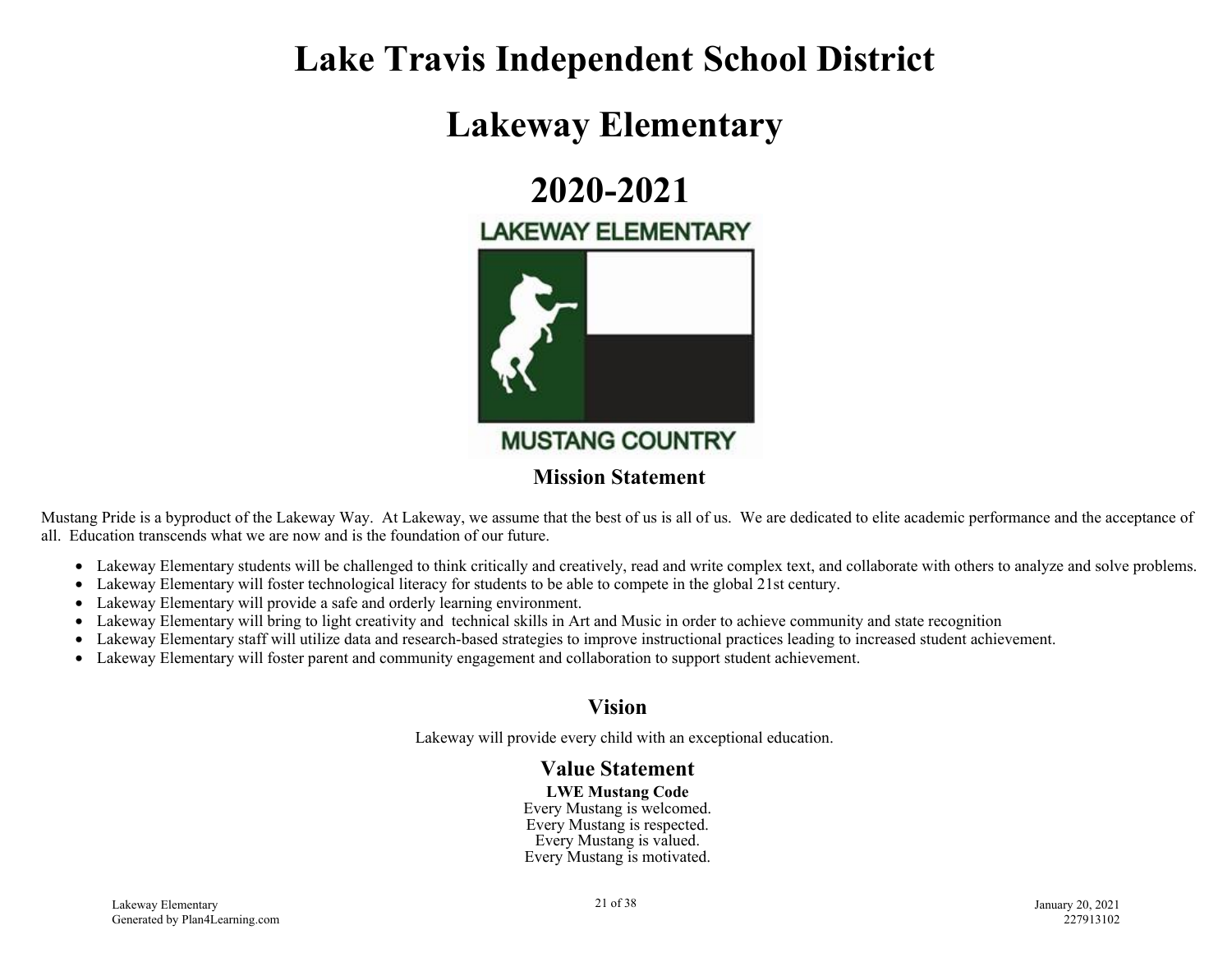# **Lakeway Elementary 2020-2021**

**Goal 1:** Student Achievement:

Lakeway Elementary will increase academic achievement for all learners while closing the gap between student populations in pursuit of "Masters" performance level using research-based best practices.

**Performance Objective 1:** 85% of all students (by grade, by subject, and by all grades tested in all student populations) will show progress through the universal screening process (NWEA MAP K-5).

**Performance Objective 2:** 55% of all students will meet the standard to demonstrate Masters on the STAAR Assessment (all subjects, all grades).

**Performance Objective 3:** Communicate and address the number/percentage of students with chronic absence and tardies at Lakeway with teachers, students, and parents.

**Performance Objective 4:** Identify each grade level's low overall reading and math growth student population (inclusive of SPED students) to address and support their progress of reading and math foundational skills (K-5).

#### **Goal 2:** Community Investment and Support:

Lakeway Elementary will welcome, inform and engage students, parents, and the community regarding the educational priorities, processes, initiatives, and challenges of the District/Campus.

**Performance Objective 1:** Working with the PTO the school will host a minimum of 4 family virtual events.

**Performance Objective 2:** PTO will conduct the APEX fundraiser to gain financial support from parents and the greater community to grow programs and partnerships in regarding educational priorities and initiatives.

#### **Goal 3:** Curriculum & Instruction:

Lakeway Elementary will continue to implement, assess, and support full implementation of the learner-centric model which includes a high quality, vertically aligned framework that supports planning, instruction, learning environment, and professional practices and responsibilities.

**Performance Objective 1:** 100% of the LTISD curriculum elements will be implemented campus-wide including Year at a Glance and Vertical Alignment documents.